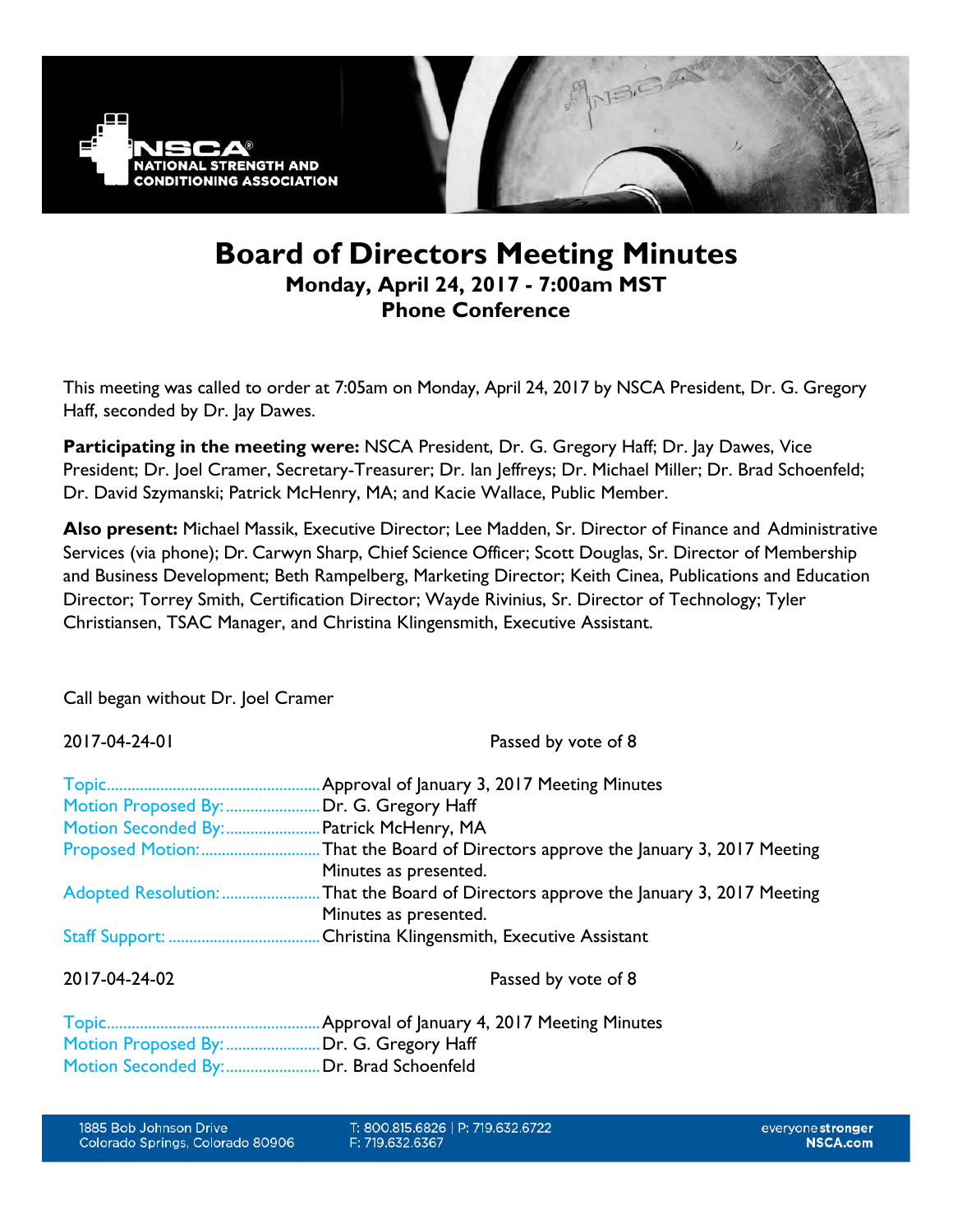

|                                          | Proposed Motion:That the Board of Directors approve the January 4, 2017 Meeting<br>Minutes as presented.                                        |
|------------------------------------------|-------------------------------------------------------------------------------------------------------------------------------------------------|
|                                          | Adopted Resolution: That the Board of Directors approve the January 4, 2017 Meeting<br>Minutes as presented.                                    |
|                                          |                                                                                                                                                 |
| 2017-04-24-03                            | Passed by vote of 8                                                                                                                             |
|                                          |                                                                                                                                                 |
| Motion Proposed By:  Dr. G. Gregory Haff |                                                                                                                                                 |
| Motion Seconded By:Dr. Jay Dawes         | Proposed Motion:That the Board of Directors approve the February's email vote.                                                                  |
|                                          | Adopted Resolution: That the Board of Directors approve the February's email vote.                                                              |
|                                          |                                                                                                                                                 |
| 2017-04-24-04                            | Passed by vote of 8                                                                                                                             |
|                                          |                                                                                                                                                 |
| Motion Proposed By: Dr. David Szymanski  |                                                                                                                                                 |
| Motion Seconded By: Dr. lan Jeffreys     |                                                                                                                                                 |
|                                          | Proposed Motion:That the Board of Directors approves Dr. Andrew Galpin, Dr. Brian<br>Gearity, and Dr. Colin Wilborn as Fellows of the NSCA.     |
|                                          | Adopted Resolution: That the Board of Directors approves Dr. Andrew Galpin, Dr. Brian<br>Gearity, and Dr. Colin Wilborn as Fellows of the NSCA. |
|                                          |                                                                                                                                                 |
| 2017-04-24-05                            | Passed by vote of 8                                                                                                                             |
|                                          |                                                                                                                                                 |
| Motion Proposed By:  Dr. Michael Miller  |                                                                                                                                                 |
| Motion Seconded By: Patrick McHenry, MA  |                                                                                                                                                 |
|                                          | Proposed Motion:That the Board of Directors approves Aaron Bauder, Renee Hoppe, and<br>Josh Johan as Membership Committee members.              |
|                                          | Adopted Resolution: That the Board of Directors approves Aaron Bauder, Renee Hoppe, and                                                         |
|                                          | Josh Johan as Membership Committee members.                                                                                                     |
|                                          |                                                                                                                                                 |

Dr. Joel Cramer joined the call at 7:12am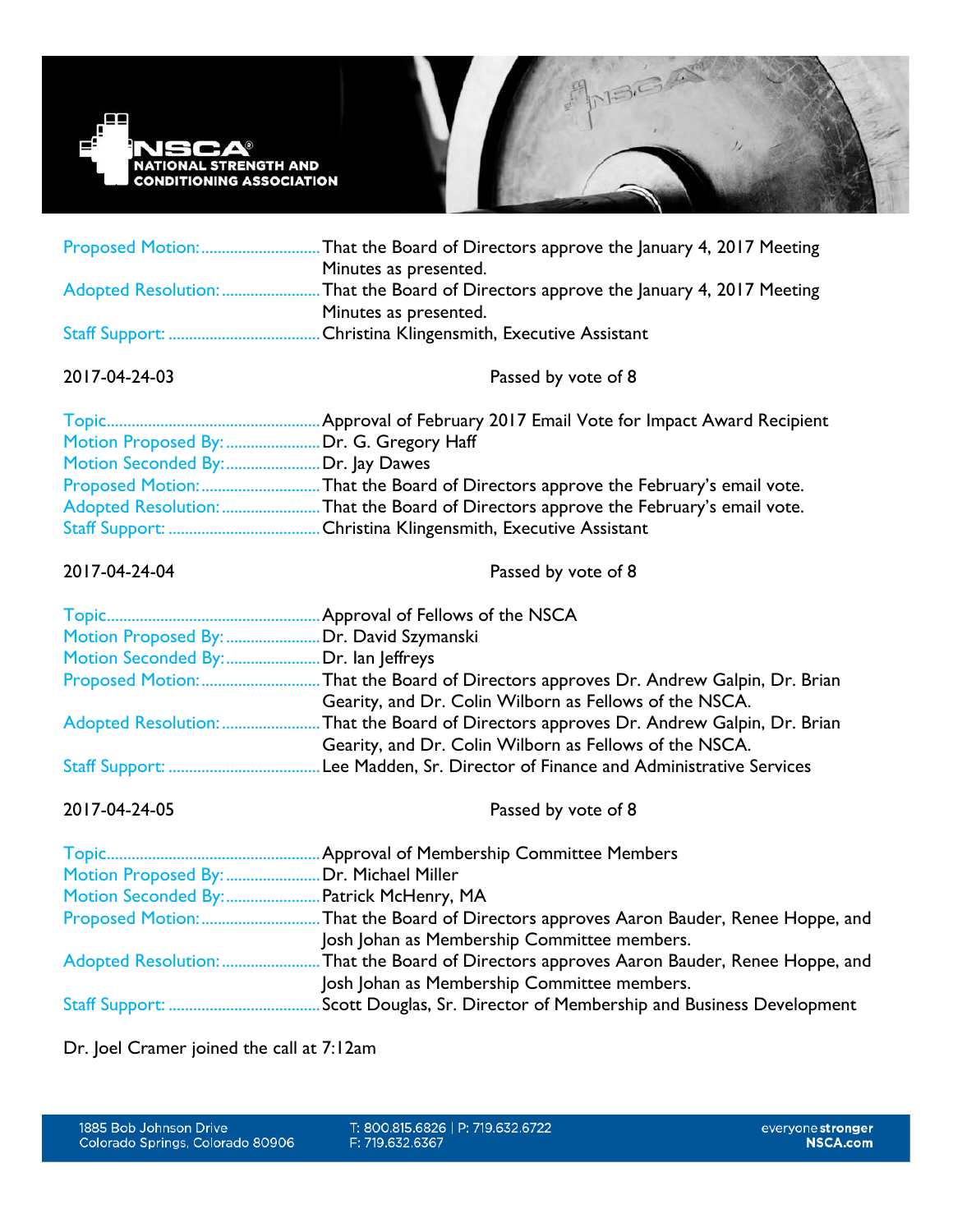

2017-04-24-06 Passed Unanimously

| Motion Proposed By:  Dr. Joel Cramer     |                                                                                          |
|------------------------------------------|------------------------------------------------------------------------------------------|
| Motion Seconded By: Dr. Brad Schoenfeld  |                                                                                          |
|                                          | Proposed Motion:That the Board of Directors approves the 2017-2018 budget as             |
|                                          | presented.                                                                               |
|                                          | Adopted Resolution: That the Board of Directors approves the 2017-2018 budget as         |
|                                          | presented.                                                                               |
|                                          |                                                                                          |
| 2017-04-24-07                            | <b>Passed Unanimously</b>                                                                |
|                                          |                                                                                          |
| Motion Proposed By:  Dr. G. Gregory Haff |                                                                                          |
| Motion Seconded By:Dr. Jay Dawes         |                                                                                          |
|                                          | Proposed Motion:That the Board of Directors approves Scott Sahli, Doug Sheppard, and     |
|                                          | Helen Binkley as Conference Committee members.                                           |
|                                          | Adopted Resolution: That the Board of Directors approves Scott Sahli, Doug Sheppard, and |
|                                          | Helen Binkley as Conference Committee members.                                           |
|                                          |                                                                                          |
| 2017-04-24-08                            | <b>Passed Unanimously</b>                                                                |
|                                          |                                                                                          |
| Motion Proposed By:  Dr. Michael Miller  |                                                                                          |
| Motion Seconded By:Dr. lan Jeffreys      |                                                                                          |
|                                          | Proposed Motion:That the Board of Directors approves Lisa Smith, Rachel Larson, and      |
|                                          | Kourtney Thomas as Women's Committee members.                                            |
|                                          | Adopted Resolution: That the Board of Directors approves Lisa Smith, Rachel Larson, and  |
|                                          | Kourtney Thomas as Women's Committee members.                                            |
|                                          |                                                                                          |
|                                          |                                                                                          |

2017-04-24-09 Passed Unanimously

Topic....................................................Approval of New Foundation Board Members Motion Proposed By: .........................Dr. David Szymanski Motion Seconded By:.......................Dr. Brad Schoenfeld

T: 800.815.6826 | P: 719.632.6722 F: 719.632.6367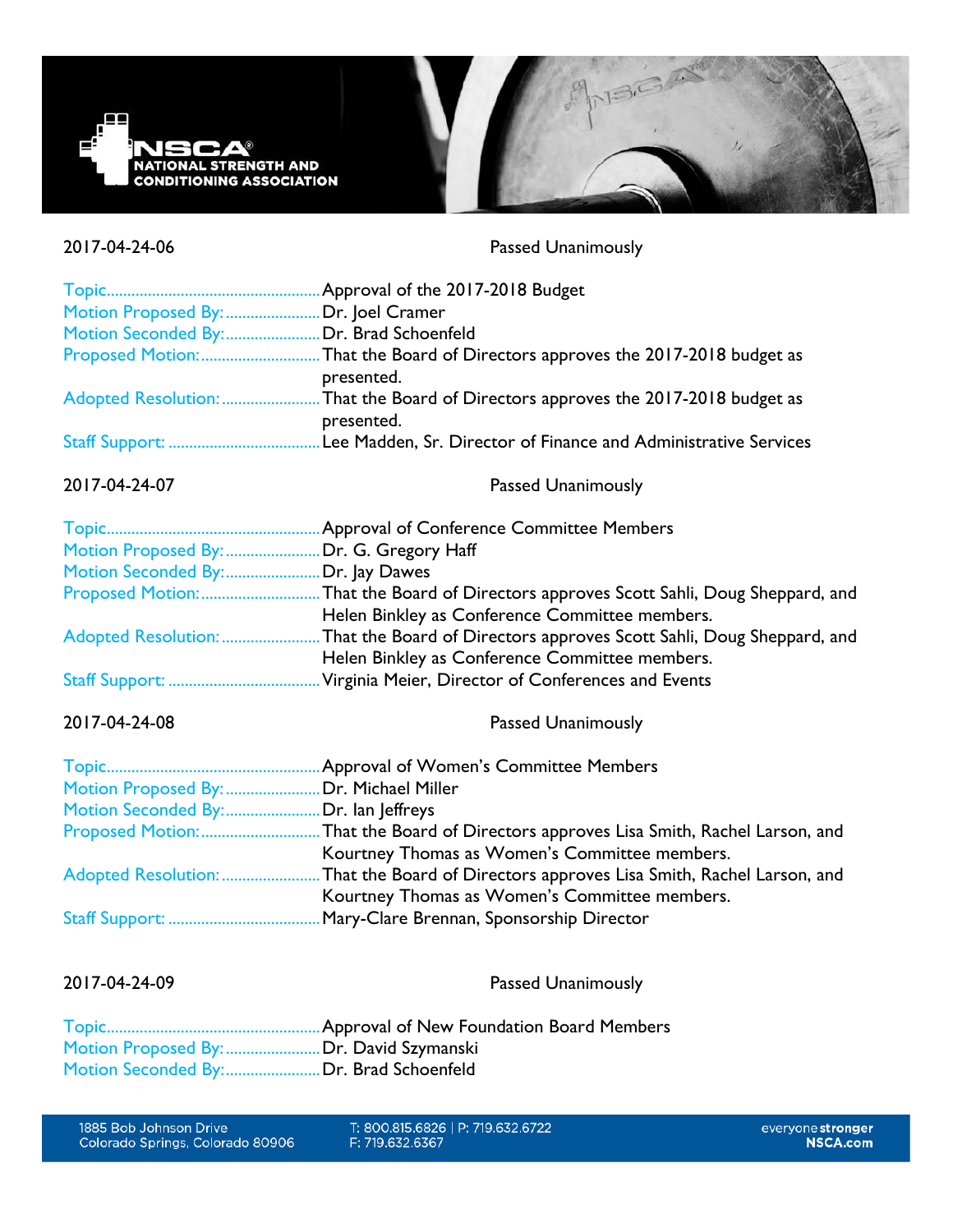

| Proposed Motion:                         | To approve the appointment of Korrey Hammond to the Foundation<br>Board of Directors.                                                                                                               |
|------------------------------------------|-----------------------------------------------------------------------------------------------------------------------------------------------------------------------------------------------------|
| Adopted Resolution:                      | To approve the appointment of Korrey Hammond to the Foundation<br>Board of Directors.                                                                                                               |
|                                          | Lee Madden, Sr. Director of Finance and Administrative Services                                                                                                                                     |
| 2017-04-24-10                            | <b>Passed Unanimously</b>                                                                                                                                                                           |
|                                          |                                                                                                                                                                                                     |
| Motion Proposed By:  Dr. David Szymanski |                                                                                                                                                                                                     |
| Motion Seconded By:Dr. Jay Dawes         |                                                                                                                                                                                                     |
| Proposed Motion:                         | That the NSCA Board of Directors approves the proposed changes to<br>the Bylaws of the National Strength and Conditioning Association<br>Foundation. These changes will be effective upon approval. |
| Adopted Resolution:                      | That the NSCA Board of Directors approves the proposed changes to<br>the Bylaws of the National Strength and Conditioning Association<br>Foundation. These changes will be effective upon approval. |
|                                          | Lee Madden, Sr. Director of Finance and Administrative Services                                                                                                                                     |

2017-04-24-11 Passed Unanimously

|                                        | Approval of Diversity Committee Name and Mission Statement                                 |
|----------------------------------------|--------------------------------------------------------------------------------------------|
| Motion Proposed By:                    | Dr. Ian Jeffreys.                                                                          |
| Motion Seconded By:Dr. David Szymanski |                                                                                            |
|                                        |                                                                                            |
|                                        | Committee Name and Mission Statement as presented.                                         |
|                                        | Adopted Resolution: That the Board of Directors approve both the revision of the Diversity |
|                                        | Committee Name and Mission Statement as presented.                                         |
|                                        | Beth Rampelberg, Marketing Director                                                        |

Patrick McHenry, MA left the call at 7:45am

| 2017-04-24-12 | Passed by vote of 8 as amended                                           |
|---------------|--------------------------------------------------------------------------|
|               |                                                                          |
|               | Motion Proposed By: Dr. G. Gregory Haff                                  |
|               | Motion Seconded By:Dr. David Szymanski / Dr. David Szymanski             |
|               |                                                                          |
|               | policy of delaying the hiring of any past Board member to NSCA staff for |

T: 800.815.6826 | P: 719.632.6722<br>F: 719.632.6367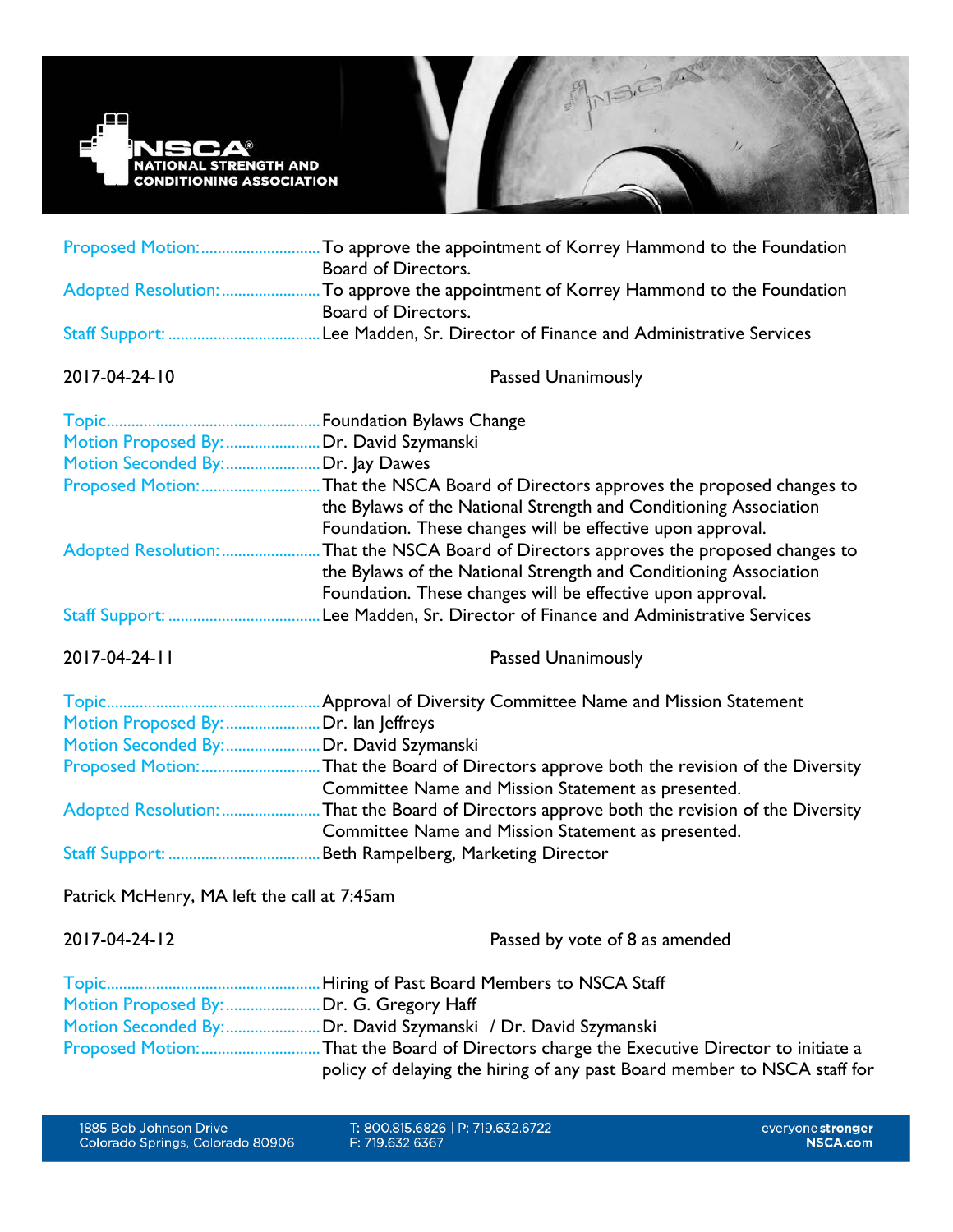

| Adopted Resolution:                   | a period of three years after their term on the Board has ended.<br>That the Board of Directors charge the Executive Director to initiate a<br>policy of delaying the hiring of any past Board member to NSCA staff for<br>a period of three years after their term on the Board has ended. If it is in<br>the best interest of the NSCA, the Board of Directors reserve the<br>authority to set side this motion by unanimous vote. |
|---------------------------------------|--------------------------------------------------------------------------------------------------------------------------------------------------------------------------------------------------------------------------------------------------------------------------------------------------------------------------------------------------------------------------------------------------------------------------------------|
|                                       | Michael Massik, Executive Director                                                                                                                                                                                                                                                                                                                                                                                                   |
| 2017-04-24-13                         | Passed by vote of 8                                                                                                                                                                                                                                                                                                                                                                                                                  |
|                                       |                                                                                                                                                                                                                                                                                                                                                                                                                                      |
|                                       | for the 2018-2020 Reporting Period.                                                                                                                                                                                                                                                                                                                                                                                                  |
| Motion Proposed By:  Dr. lan Jeffreys |                                                                                                                                                                                                                                                                                                                                                                                                                                      |
|                                       | Motion Seconded By:Dr. David Szymanski                                                                                                                                                                                                                                                                                                                                                                                               |
|                                       | Proposed Motion:That the Board of Directors acknowledge receipt of Recertification<br>Policies and Procedures for the 2018-2020 Reporting Period as approved                                                                                                                                                                                                                                                                         |
|                                       | by the Certification Committee.<br>Adopted Resolution: That the Board of Directors acknowledge receipt of Recertification<br>Policies and Procedures for the 2018-2020 Reporting Period as approved                                                                                                                                                                                                                                  |
|                                       | by the Certification Committee.                                                                                                                                                                                                                                                                                                                                                                                                      |
| 2017-04-24-14                         | Passed by vote of 8                                                                                                                                                                                                                                                                                                                                                                                                                  |
|                                       |                                                                                                                                                                                                                                                                                                                                                                                                                                      |
|                                       | Motion Proposed By:  Dr. G. Gregory Haff                                                                                                                                                                                                                                                                                                                                                                                             |
| Motion Seconded By:Dr. Jay Dawes      |                                                                                                                                                                                                                                                                                                                                                                                                                                      |
|                                       | Proposed Motion:That the Board of Directors amend the following motions: 1984-06-25-<br>10, 1996-06-19-008, 2010-03-01-06, and 2011-02-28-05.                                                                                                                                                                                                                                                                                        |
|                                       | Adopted Resolution: That the Board of Directors amend the following motions: 1984-06-25-<br>10, 1996-06-19-008, 2010-03-01-06, and 2011-02-28-05.                                                                                                                                                                                                                                                                                    |
|                                       |                                                                                                                                                                                                                                                                                                                                                                                                                                      |
| 2017-04-24-15                         | Passed by a vote of 8                                                                                                                                                                                                                                                                                                                                                                                                                |

| Motion Proposed By:  Dr. G. Gregory Haff |                                                                                         |
|------------------------------------------|-----------------------------------------------------------------------------------------|
| Motion Seconded By: Dr. Jay Dawes        |                                                                                         |
|                                          | Proposed Motion:That the Board of Directors rescind/retire the following motions: 1984- |

T: 800.815.6826 | P: 719.632.6722<br>F: 719.632.6367